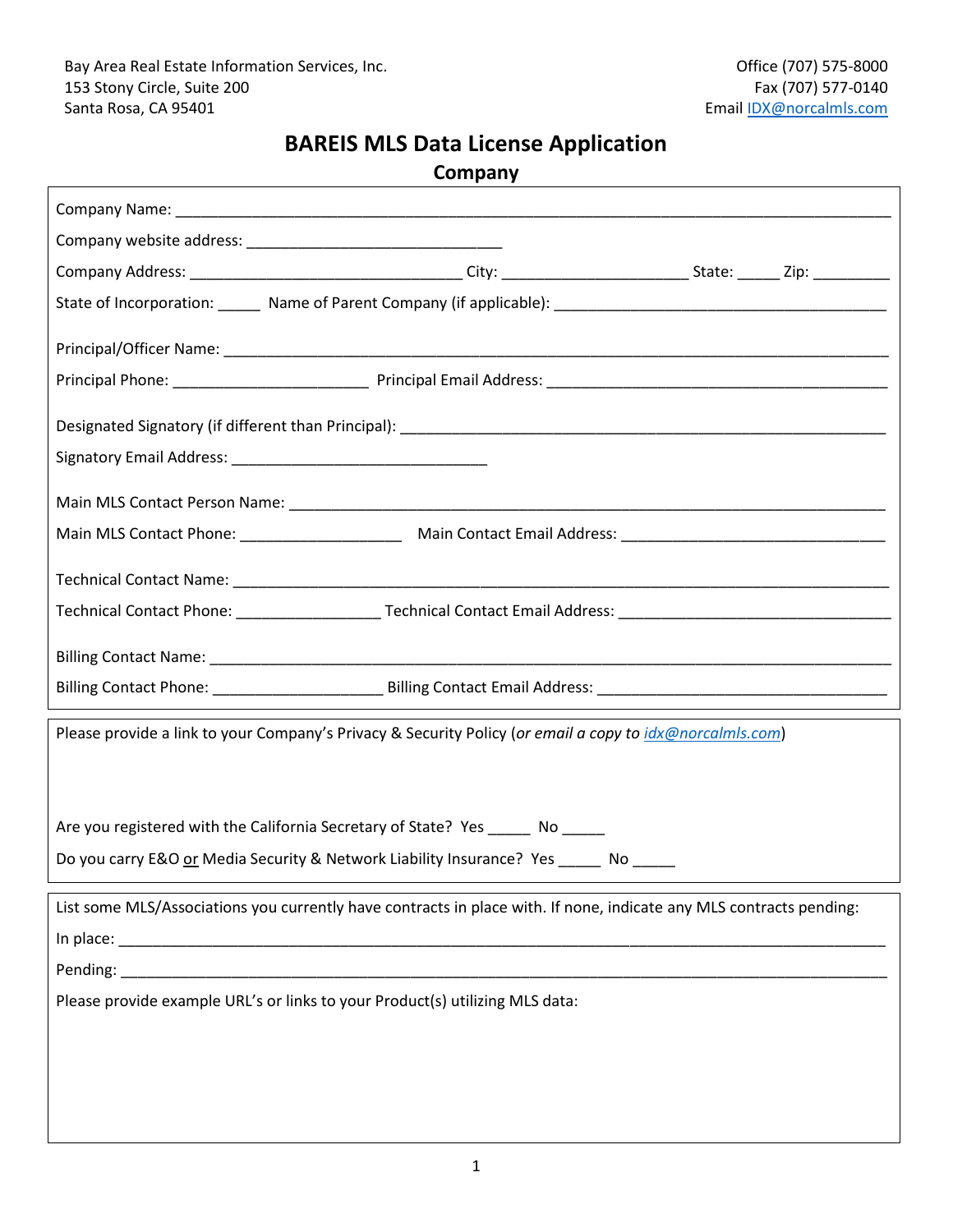### **Product**

What is your preferred data access method? API \_\_\_\_\_\_ RETS \_\_\_\_\_

Please indicate the level of data being requested for your Product(s):

 $\frac{1}{\sqrt{2}}$  (Standard) IDX<sup>1</sup>

\_\_\_\_\_\_ Enhanced IDX<sup>2</sup>

1. Active and Contingent listing data permitted to publish to the internet from offices opted-in to the IDX program.

2. Active, Contingent, Pending, Closed, and Off Market (Withdrawn/Canceled, Expired, Hold/Temp. Off Market) listing data permitted to publish to the internet from offices opted-in to the IDX program. Subject to additional fees.

List of Product(s) that will be utilizing BAREIS MLS data:

Please provide a detailed description of the Product(s) and how they function, including how BAREIS MLS data will be used: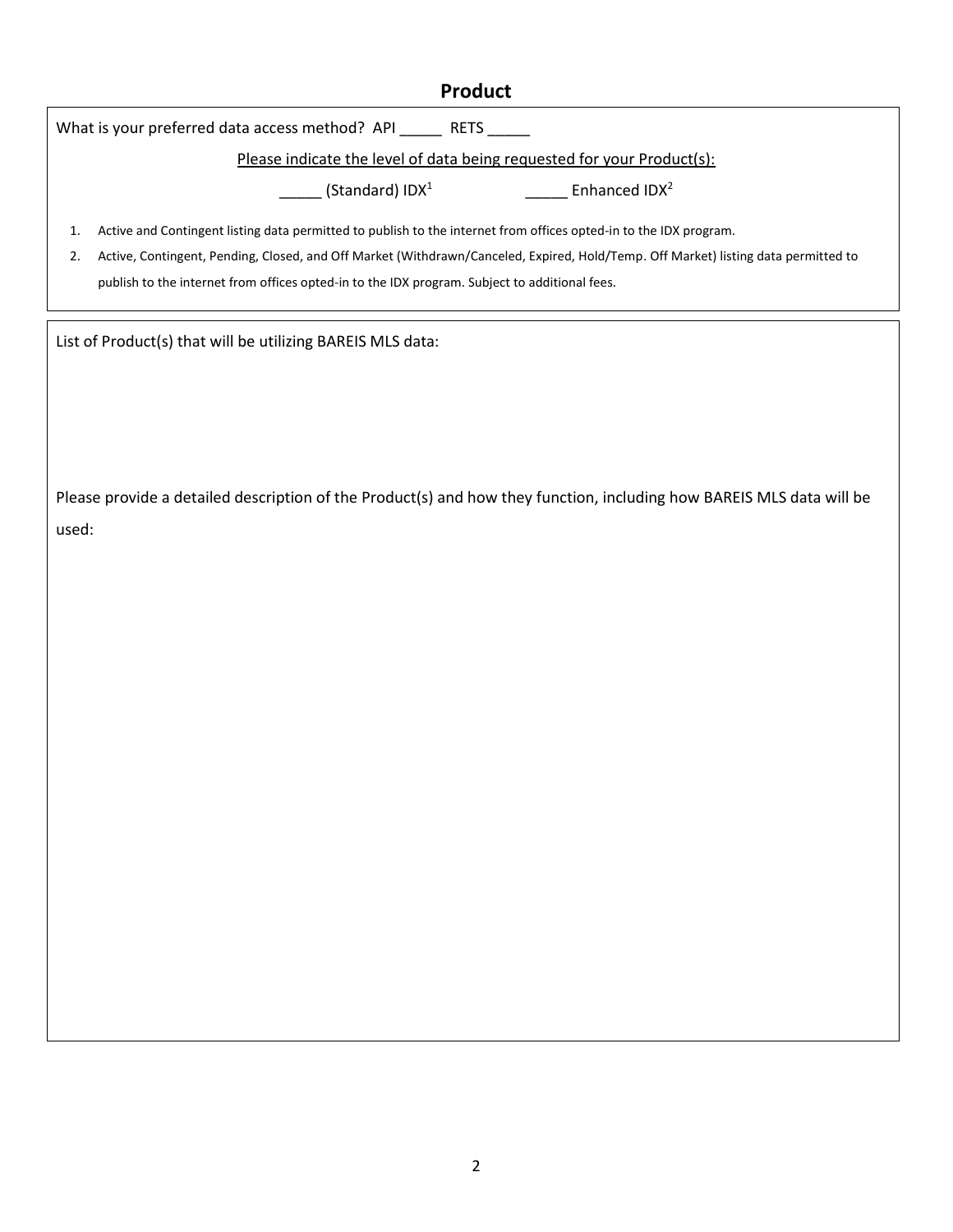#### **Data**

Do you use another vendor/party to aggregate, normalize, store, maintain, or handle the MLS data in any way? Please explain:

Please describe your data management/retrieval methodology (e.g. do you maintain a replicated database or download data on request, how the data gets to the product(s), etc.):

BAREIS only provides data in the feed that is eligible to be utilized. Do you have a process for updating/checking when listings drop from the data feed or are removed due to status changes or other changes? Please explain:

If applicable, please indicate where the servers are located that will be housing BAREIS data: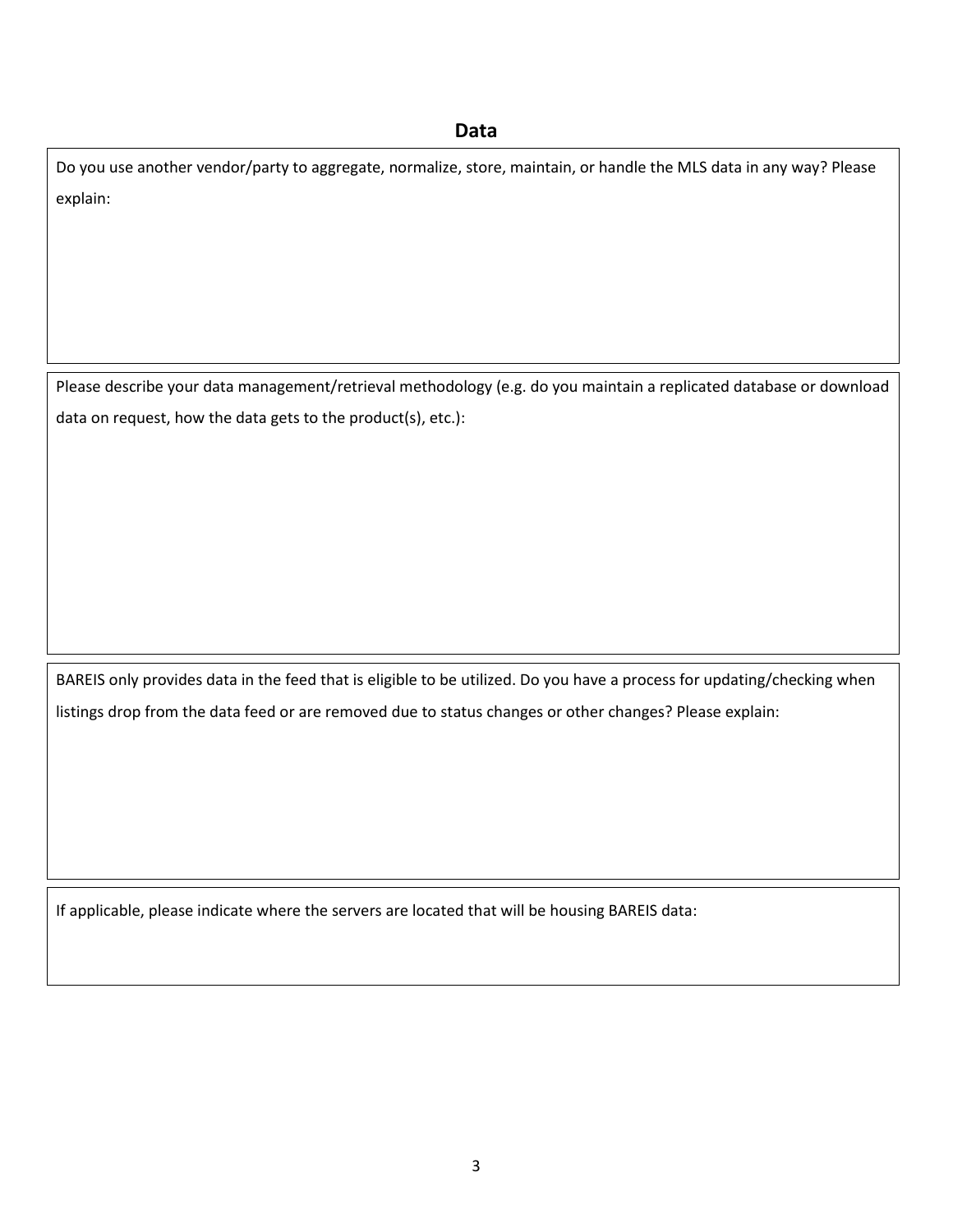#### **Services**

For the BAREIS member(s) beginning service of BAREIS data in your Product(s)\*, please provide their: Name:\_\_\_\_\_\_\_\_\_\_\_\_\_\_\_\_\_\_\_\_\_\_\_ Office Name: \_\_\_\_\_\_\_\_\_\_\_\_\_\_\_\_\_\_\_\_\_\_\_\_\_\_\_\_\_\_\_\_\_\_\_\_

*\*If more than one BAREIS member, please attach a list of the members' names and office names*

What is the Cost to BAREIS members to subscribe to your Product(s)? (you may provide a link to a webpage detailing your pricing if you have one):

Please indicate who may hold an account with your Company: Individual \_\_\_\_\_ Agent Team \_\_\_\_\_ Brokerage \_

Do your Product(s) allow the individual client-account holder(s) to add additional users (e.g. to log in to a website or access back-office tools/functions that utilize MLS data)? Yes \_\_\_\_\_ No \_\_\_\_\_

If Yes, please explain the process, if any, for verifying MLS membership of the additional users:

Do you use another vendor/party for any other part of your product (e.g., a website design firm provides the website and you provide the data)?

If so, please explain: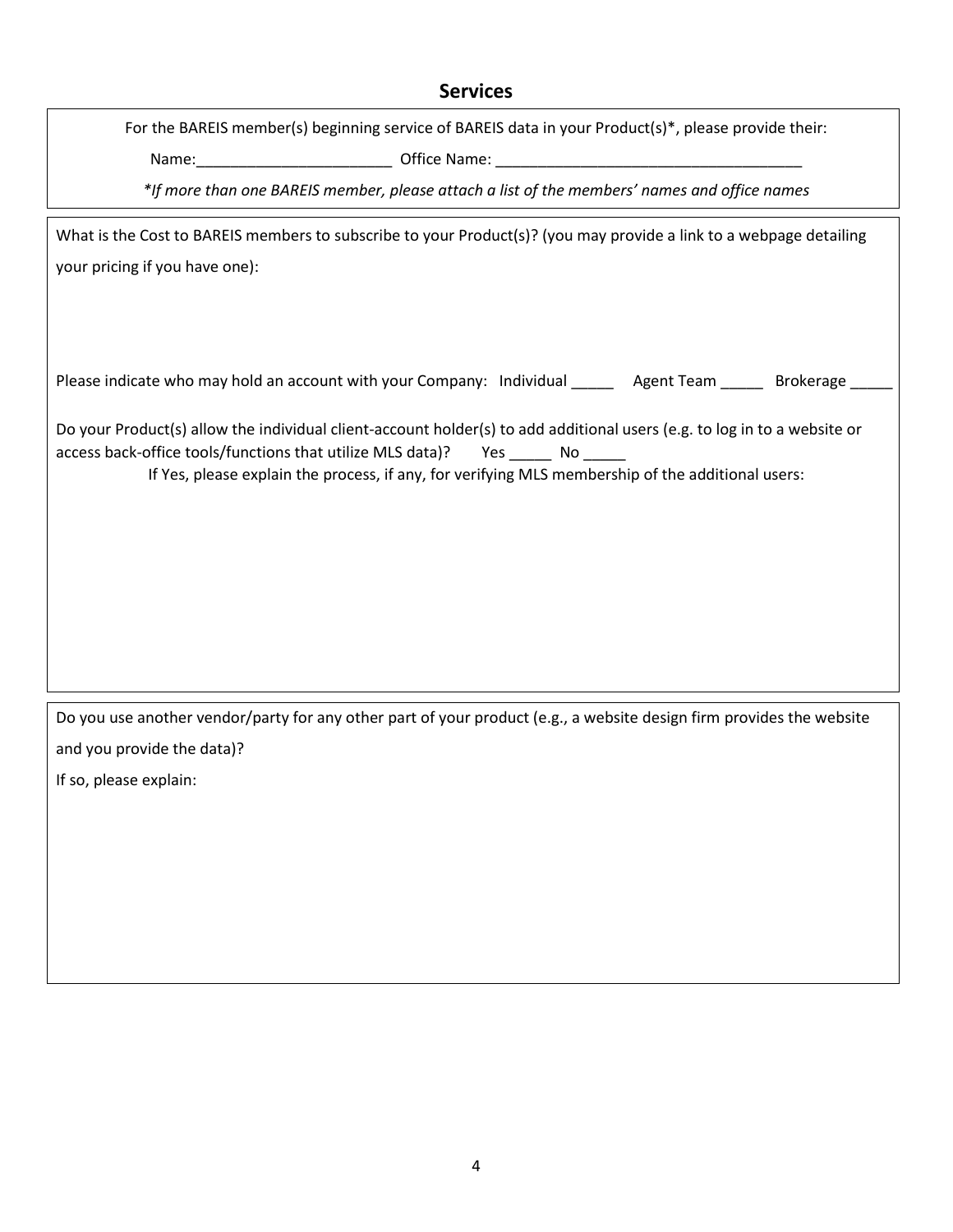Bay Area Real Estate Information Services, Inc. (BAREIS MLS®)

# **Vendor Processing Fee Form**

| All fields must be completed in order for the credit card to be processed.                                                       |                                                                                                                                                                                                                                                                                                                                                                                                               |      |  |  |  |
|----------------------------------------------------------------------------------------------------------------------------------|---------------------------------------------------------------------------------------------------------------------------------------------------------------------------------------------------------------------------------------------------------------------------------------------------------------------------------------------------------------------------------------------------------------|------|--|--|--|
| authorize Bay Area Real Estate Information Services, Inc. (BAREIS MLS®)<br>Please print name of card holder.                     |                                                                                                                                                                                                                                                                                                                                                                                                               |      |  |  |  |
| to charge my credit card for the non-refundable \$50.00 vendor application processing fee.                                       |                                                                                                                                                                                                                                                                                                                                                                                                               |      |  |  |  |
|                                                                                                                                  | Month                                                                                                                                                                                                                                                                                                                                                                                                         | Year |  |  |  |
| 3-digit card code: (The 3-digit code is the last 3 digits of the number found on the back of your<br>card above, your signature) |                                                                                                                                                                                                                                                                                                                                                                                                               |      |  |  |  |
|                                                                                                                                  | Date: $\frac{1}{\sqrt{1-\frac{1}{2}}\sqrt{1-\frac{1}{2}}\sqrt{1-\frac{1}{2}}\sqrt{1-\frac{1}{2}}\sqrt{1-\frac{1}{2}}\sqrt{1-\frac{1}{2}}\sqrt{1-\frac{1}{2}}\sqrt{1-\frac{1}{2}}\sqrt{1-\frac{1}{2}}\sqrt{1-\frac{1}{2}}\sqrt{1-\frac{1}{2}}\sqrt{1-\frac{1}{2}}\sqrt{1-\frac{1}{2}}\sqrt{1-\frac{1}{2}}\sqrt{1-\frac{1}{2}}\sqrt{1-\frac{1}{2}}\sqrt{1-\frac{1}{2}}\sqrt{1-\frac{1}{2}}\sqrt{1-\frac{1}{2}}$ |      |  |  |  |
| Address                                                                                                                          | City                                                                                                                                                                                                                                                                                                                                                                                                          | Zip  |  |  |  |
|                                                                                                                                  |                                                                                                                                                                                                                                                                                                                                                                                                               |      |  |  |  |

\*\*Please note:

- A. This is a non-refundable vendor processing fee. In the event that your data feed request is denied, this processing fee will not be refunded.
- B. If the credit card is denied, on the 2<sup>nd</sup> attempt a \$25 failed credit card fee will be assessed.



153 Stony Circle, Suite 200 Santa Rosa, Ca 95401 (707) 575-8000 x126 Fax (707) 577-0140